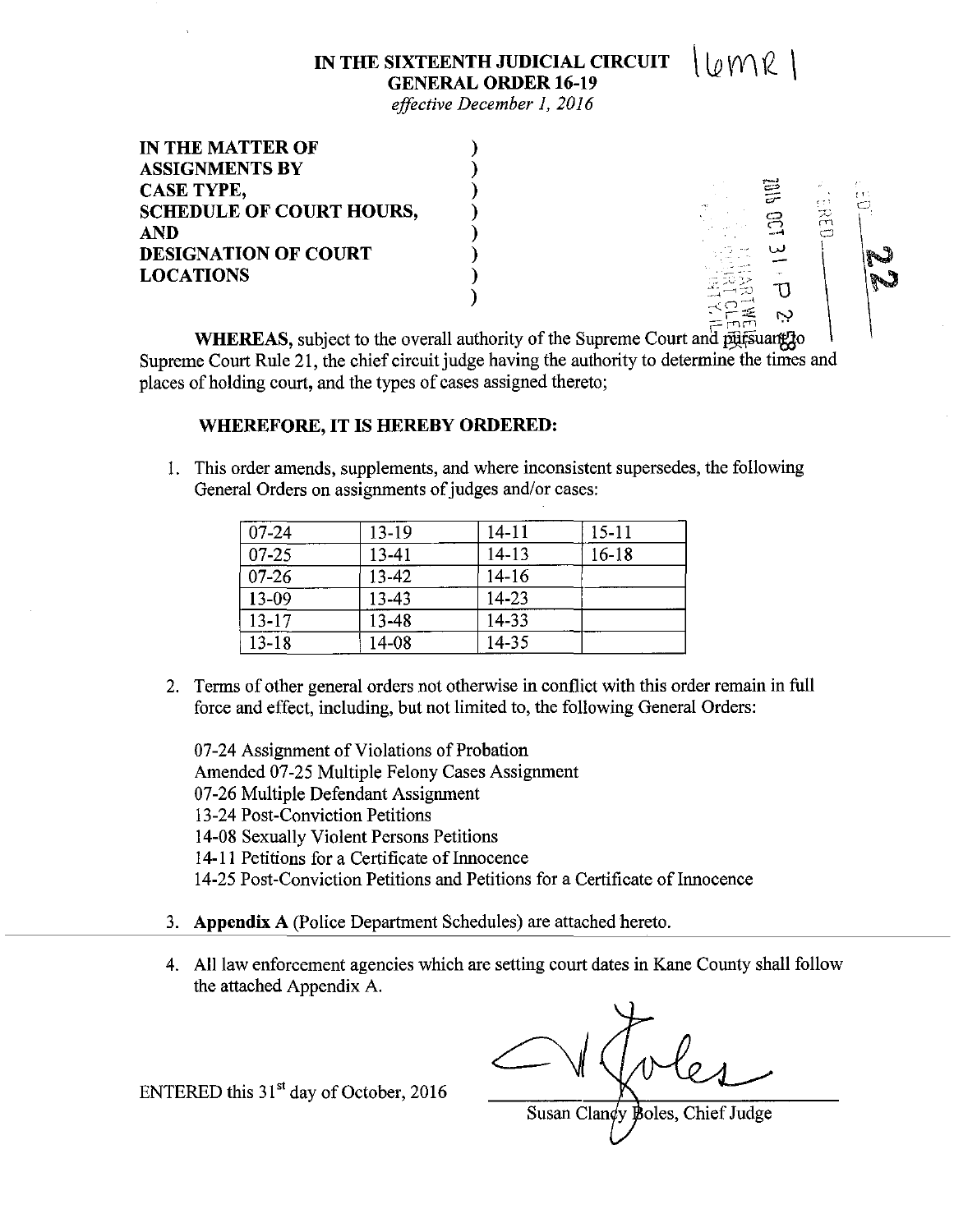| <b>AURORA BRANCH COURT</b>     |                                                     |                                                                                                |                                                                   |                                                           |
|--------------------------------|-----------------------------------------------------|------------------------------------------------------------------------------------------------|-------------------------------------------------------------------|-----------------------------------------------------------|
| <b>Monday</b>                  | <b>Tuesday</b>                                      | Wednesday                                                                                      | <b>Thursday</b>                                                   | <b>Friday</b>                                             |
| Aurora (L) AM<br>Aurora (S) AM | Aurora (L) AM<br>Aurora (S) AM                      | Aurora (L) AM<br>Aurora (S) AM<br>Montgomery (S) AM<br>North Aurora (L) PM                     | Aurora (L) AM<br>Aurora (S) AM<br>Fox Valley Park Dist. (S)<br>АM | Aurora (S) AM<br>Sugar Grove (L) AM<br>Sugar Grove (S) AM |
| Aurora (L) AM<br>Aurora (S) AM | Aurora (L) AM<br>Aurora (S) AM<br>Montgomery (S) AM | Aurora (L) AM<br>Aurora (S) AM<br>North Aurora (S) AM                                          | Aurora (L) AM<br>Aurora (S) AM<br>Montgomery (L) AM               | Aurora (S) AM<br>Sugar Grove (S) AM                       |
| Aurora (L) AM<br>Aurora (S) AM | Aurora (L) AM<br>Aurora (S) AM                      | Aurora (L) AM<br>Aurora (S) AM<br>Montgomery (S) AM<br>Wabaunsee (S) AM<br>North Aurora (L) PM | Aurora (L) AM<br>Aurora (S) AM<br>Aurora University (S) PM        | Aurora (S) AM<br>Sugar Grove (L) AM<br>Sugar Grove (S) AM |
| Aurora (L) AM<br>Aurora (S) AM | Aurora (L) AM<br>Aurora (S) AM<br>Montgomery (S) AM | Aurora (L) AM<br>Aurora (S) AM<br>North Aurora (S) AM                                          | Aurora (L) AM<br>Aurora (S) AM<br>Montgomery (L) AM               | Aurora (S) AM<br>Sugar Grove (S) AM                       |

 $\sim$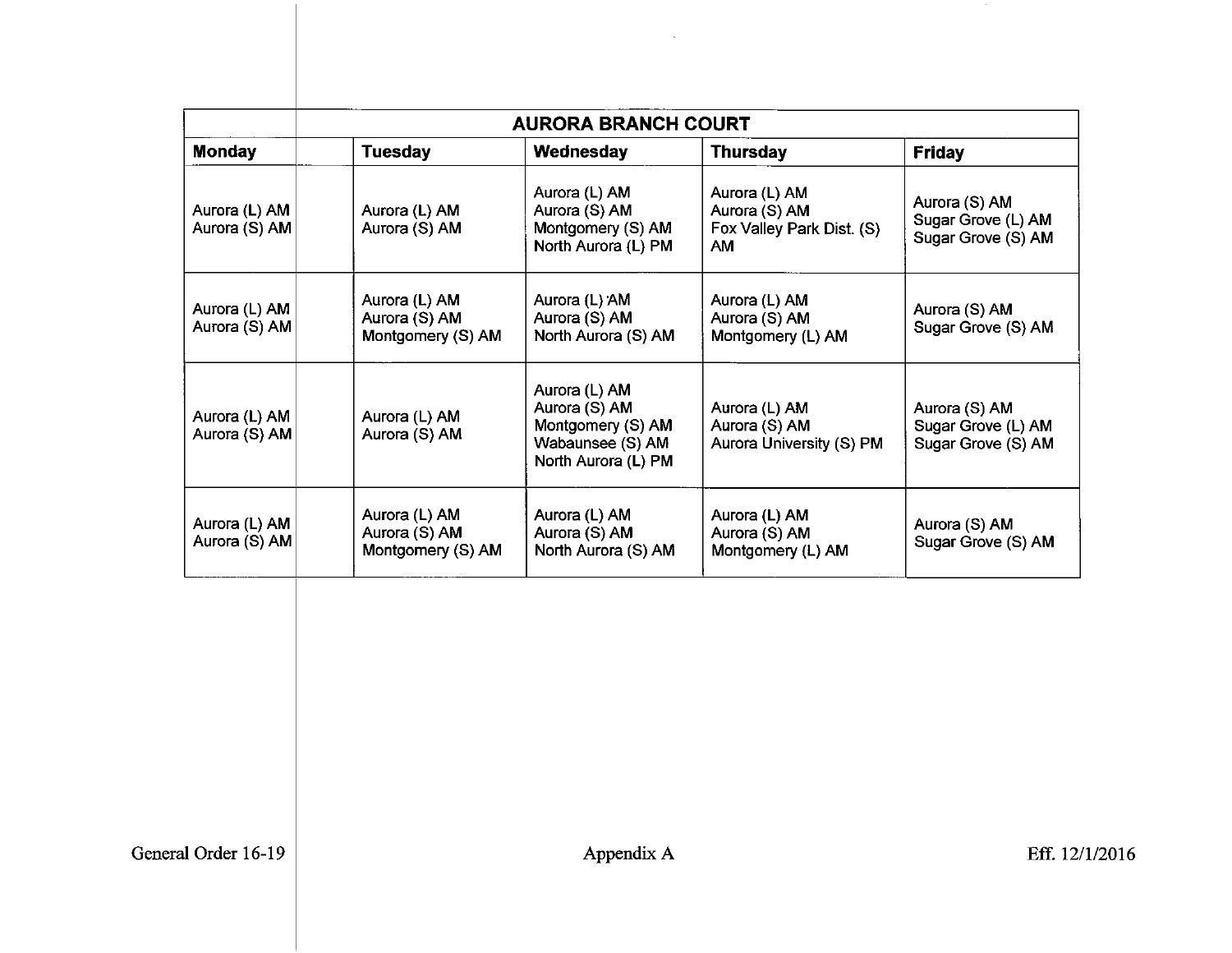|                                       | <b>ELGIN BRANCH COURT</b>                                                       |                                                                                                                                                                                                  |                                                                                                                                                                                           |                                            |
|---------------------------------------|---------------------------------------------------------------------------------|--------------------------------------------------------------------------------------------------------------------------------------------------------------------------------------------------|-------------------------------------------------------------------------------------------------------------------------------------------------------------------------------------------|--------------------------------------------|
| <b>Monday</b>                         | <b>Tuesday</b>                                                                  | Wednesday                                                                                                                                                                                        | <b>Thursday</b>                                                                                                                                                                           | <b>Friday</b>                              |
| Elgin (S) AM/PM<br>South Elgin (S) AM | Algonquin (L) AM<br>Elgin (L) AM/PM<br>South Elgin (L) AM                       | West Dundee (L) AM<br>Barrington Hills (L) AM<br>Dundee Park Dist (L) AM<br>East Dundee (L) AM<br>Sleepy Hollow (L) AM<br>Barrington Hills (S) PM<br>E. Dundee Park Dist. (S) PM<br>Elgin (S) PM | Barrington Hills (S) PM<br>Bartlett (S) AM<br>Carpentersville (S) AM<br>E. Dundee Park Dist (S) PM<br>Elgin (S) AM/PM<br>West Dundee (S) PM                                               | <b>ECC Police AM</b><br>East Dundee (S) AM |
| Elgin (S) AM/PM<br>South Elgin (S) AM | Algonquin (L) AM<br>Elgin (L) AM/PM<br>South Elgin (L) AM                       | Barrington Hills (L) AM<br>Carpentersville (L) AM<br>Barrington Hills (S) PM<br>E. Dundee Park Dist. (S) PM<br>Elgin (S) PM                                                                      | Barrington Hills (S) PM<br>Bartlett (S) AM<br>Carpentersville (S) AM<br>E. Dundee Park Dist (S) PM<br>Elgin (S) AM/PM                                                                     |                                            |
| Elgin (S) AM/PM<br>South Elgin (S) AM | Algonquin (L) AM<br>Elgin (L) AM/PM<br>Pingree Grove (L) PM                     | West Dundee (L) AM<br>Barrington Hills (L) AM<br>East Dundee (L) AM<br>Gilberts (L) AM<br>Barrington Hills (S) PM<br>E. Dundee Park Dist. (S) PM<br>Elgin (S) PM                                 | Barrington Hills (S) PM<br>Bartlett (S) AM<br>Carpentersville (S) AM<br>East Dundee (S) PM<br>E. Dundee Park Dist (S) PM<br>Elgin (S) AM/PM<br>Sleepy Hollow (S) PM<br>West Dundee (S) PM |                                            |
| Elgin (S) AM/PM<br>South Elgin (S) AM | Algonquin (L) AM<br>Elgin (L) AM/PM<br>Hampshire (L) AM<br>Pingree Grove (S) AM | Barrington Hills (L) AM<br>Carpentersville (L) AM<br>Barrington Hills (S) PM<br>E. Dundee Park Dist. (S) PM<br>Elgin (S) PM                                                                      | Barrington Hills (S) PM<br>Bartlett (S) AM<br>Carpentersville (S) AM<br>E. Dundee Park Dist (S) PM<br>Elgin (S) AM/PM                                                                     |                                            |